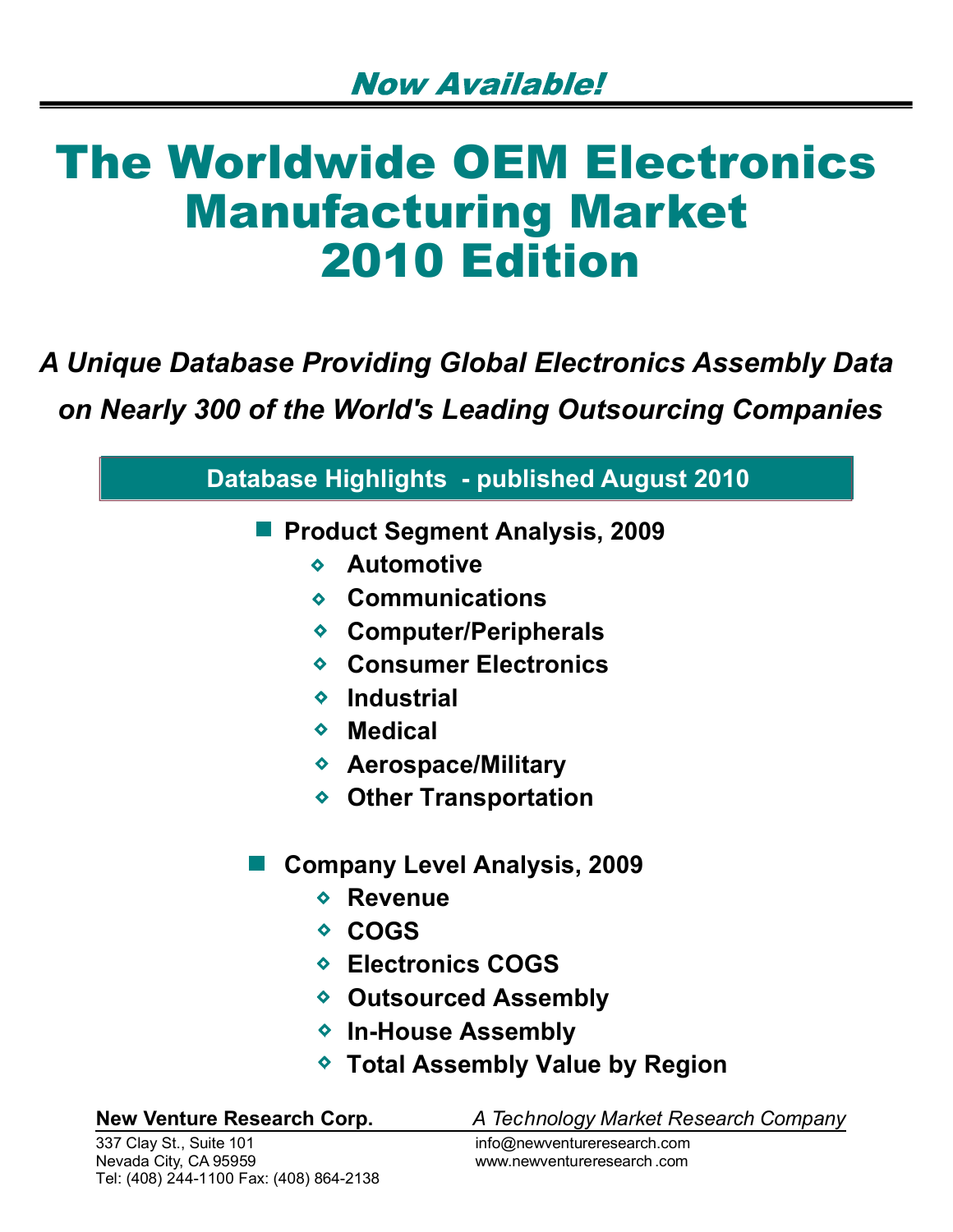# **The Worldwide OEM Electronics Manufacturing Market**

### **Synopsis**

The worldwide electronics manufacturing services (EMS) market continued to provide valuable manufacturing assembly services in 2009. After a painful downturn, the EMS market will resume growth in 2010, as the outsourcing of electronics manufacturing continues its relentless march.



#### **Figure 1 The Worldwide EMS Market**

*New Venture Research (NVR)* has followed the electronics assembly industry for nearly 20 years with numerous research reports focusing on all the players in this industry.

Now, NVR is pleased to offer, **The Worldwide OEM Electronics Manufacturing Market- 2010 Edition**. This unique database provides 2009 global electronics assembly data for nearly 300 top OEMs. This standalone database also serves as a companion to NVR's syndicated report, *The Worldwide Electronics Manufacturing Services Market - 2010 Edition*.

The objective of the database is to provide an understanding of the worldwide electronics assembly outsourcing market by reviewing the outsourcing levels of leading OEMS in each market segment.

To this end, the database uses a research methodology that ranks the leading companies for outsourcing by industry sector, and measures both their in-house and outsourced assembly values.

**The Worldwide OEM Electronics Manufacturing Market - 2010 Edition** divides the global electronics industry into eight market segments:

> **Automotive Communications Computers /Peripherals Consumer Electronics Industrial Medical Aerospace Other Transportation**

The following financial and production data are given for the leading OEMs within each segment.

> **Revenue COGS Electronics COGS (ECOGS) Outsourced Assembly In-House Assembly**

 **Total Assembly Value by Region** 

The leading OEMs for each segment are chosen not only for their size, but also for their leadership within their industry segment, growth potential, profitability, and willingness to outsource.

**The Worldwide OEM Electronics Manufacturing Market** will provide you with critical information you need on electronics outsourcing. The database is delivered by email as a single-user Excel file and sells for \$2,495. An extra single user license is \$250 and a corporate license \$500.

### **About the Author**

**Randall Sherman**, president of New Venture Research Corp. a California market research and business consulting firm focused on the EMS and OEM electronics manufacturing industries, serves as principal analyst for this database. Mr. Sherman has more than 20 years' experience in technology and business research. He began his career as a telecom network design engineer. He has held senior positions at various market research firms including Creative Strategies and Frost and Sullivan. Mr. Sherman holds an MSEE from the University of Colorado and an MBA from Edinburgh School of Business.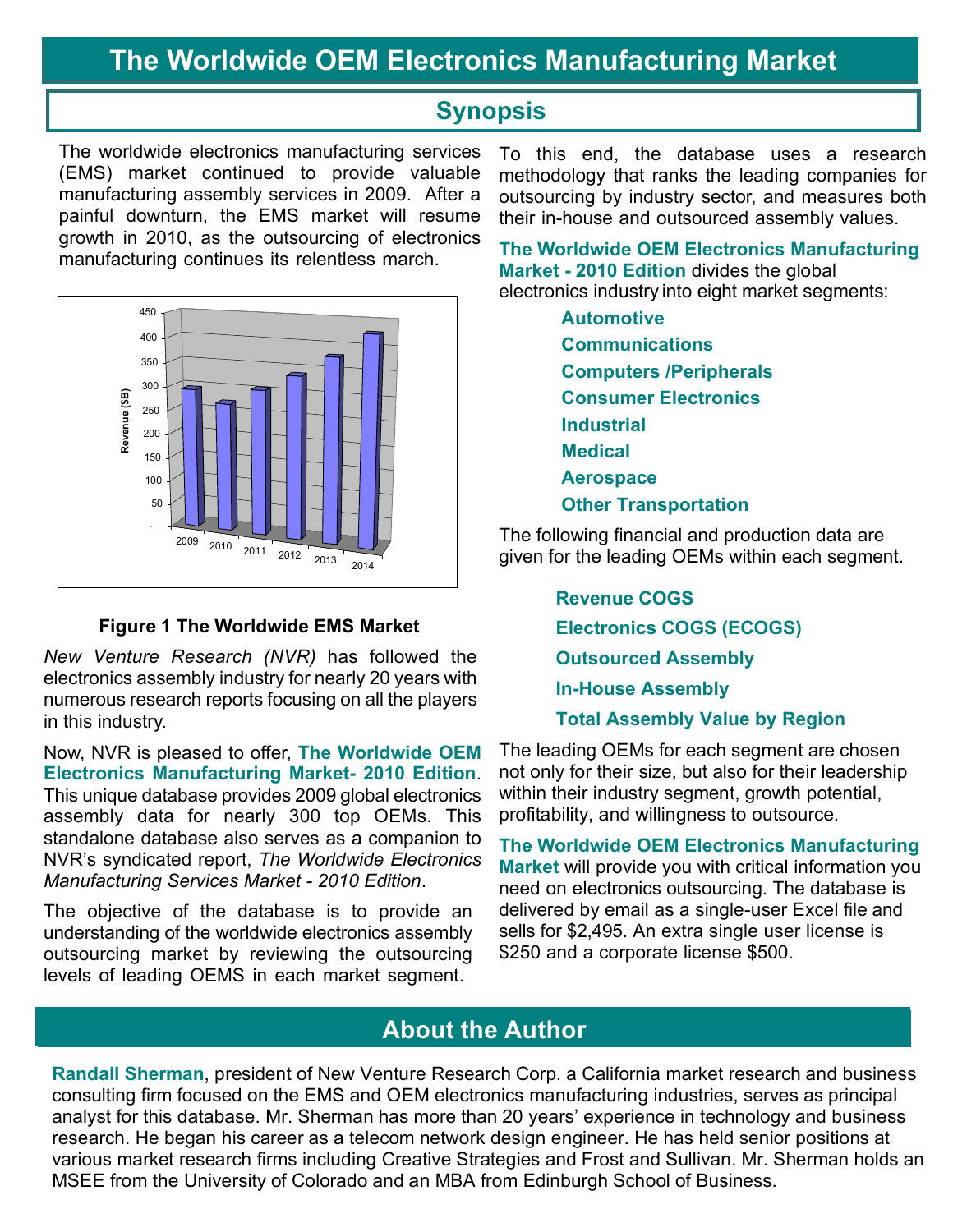# **The Worldwide OEM Electronics Manufacturing Market**

### **Database Tables**

#### **Segment 1: Automotive**

**Automotive Engine Controls Automotive Instruments Automotive Safety Automotive Entertainment Total Automotive Automotive Summary (Total, EMS, In-House Production)**

#### **Segment 2: Communications**

**Mobile Phones Infrastructure Other Phones Enterprise LANs Wireless LANs DSL/Cable Modems PBX/Key Systems Carrier-Class Equipment Other Communications Total Communications Communications OEM Summary (Total, EMS, In-House Production)**

#### **Segment 3: Computer/Peripherals**

**Notebooks Desktops Servers Workstations ESS Monitors Printers Handhelds/Tablets Other Computer Total Computer Computer OEM Summary (Total, EMS, In-House Production)**

#### **Segment 4: Consumer Electronics**

**Analog TV Digital TV MP3 Other Audio Games Set-Top Boxes Camcorders** 

#### **DVD/DVR Digital Cameras Personal Navigation Other Consumer (Appliances) Total Consumer Consumer OEM Summary (Total, EMS, In-House Production)**

#### **Segment 5: Industrial**

**Process Control Test & Measurement Other Industrial Total Industrial Industrial OEM Summary (Total, EMS, In-House Production)**

#### **Segment 6: Medical**

**Monitoring Therapeutic Diagnostics/Surgical Total Medical Medical OEM Summary (Total, EMS, In-House Production)**

#### **Segment 7: Aerospace/Other Transportation**

**In-Flight Entertainment Navigation Systems Weapons C3 Systems Other Military Other Aerospace/Other Total Aerospace/Other Aerospace/Other OEM Summary (Total, EMS, In-House Production)**

#### **Each segment contains company-level information on revenue, COGS, ECOGS, outsourced assembly, and in-house assembly**

**Each segment contains worldwide data broken into three regions: Americas, EMEA, APAC**